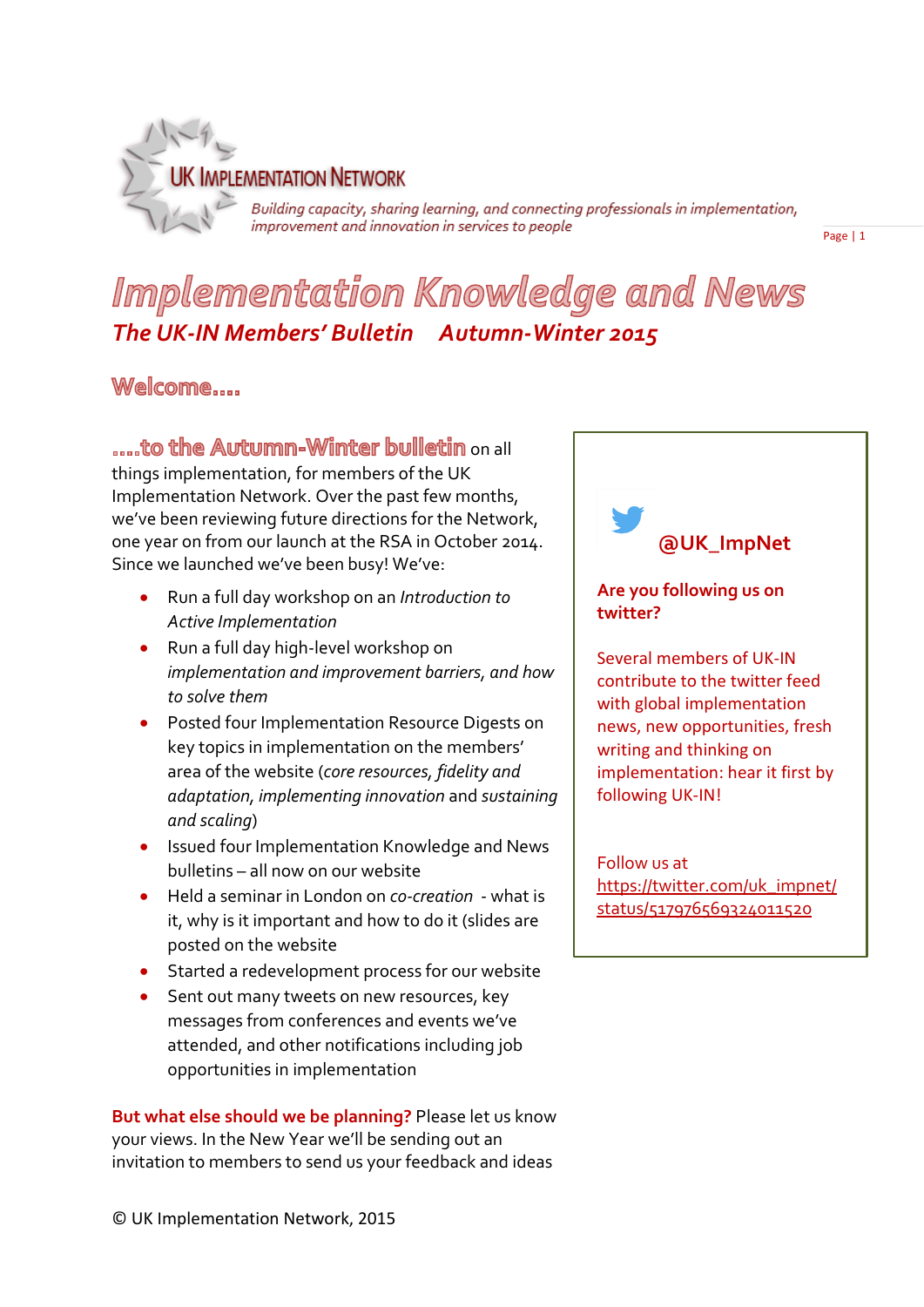for future activities and efforts: please tell us what would help you most to develop your work or your learning in the field of better implementation. Ideas already being worked on include developing a set of 'gateway resources' for those new to implementation, to include videos and on-line materials, and extending the website to include on-line discussion on key topics, with questions and answers from members.

Page | 2

#### **Redeveloping UK-IN for 2016 and beyond: the Network is undergoing a transformation**

**in 2016**. Since UK-IN was formed, the European Implementation Collaboration has launched, and the Global Implementation Society is being planned by the Global Implementation Initiative (hosts of the biennial GIC conference). To equip us to respond to growing awareness and interest in the importance of effective implementation in the UK, we will become a registered charitable organisation, with governance provided by a Board of Trustees, for whom elections will be held after an initial period. The steering group will be re-organised into an advisory group, meeting once or twice a year to advise the Board on serving the membership, and on building the field in the UK. If you work in our field and feel you have the time and interest to serve on the Advisory Group, do contact me on [dghate@cevi.org.uk](mailto:dghate@cevi.org.uk) for a conversation. We're especially keen to hear from post-graduate students and early career implementation specialists, whether you work in implementation research and science, or in practice and policy.

**Best wishes from UK-IN for the festive holiday season, and we look forward to connecting with you in 2016,**

**Deborah Ghate, Chair, UK Implementation Network**

### Network News

#### **Expiring memberships: good news!**

As part of the developments towards charitable status for the Network, we'll be seeking additional funding to put our activities on a sustainable financial footing. In the meantime, anticipating our change of legal status, we are **temporarily extending all existing memberships due to expire in 2015 at no charge**. We will invite existing members to renew with the re-formed organisation during the course of early 2016. Benefits for members will continue in the meantime: regular Knowledge and News bulletins, exclusive access to Resource Digests on key implementation topics, and access to events.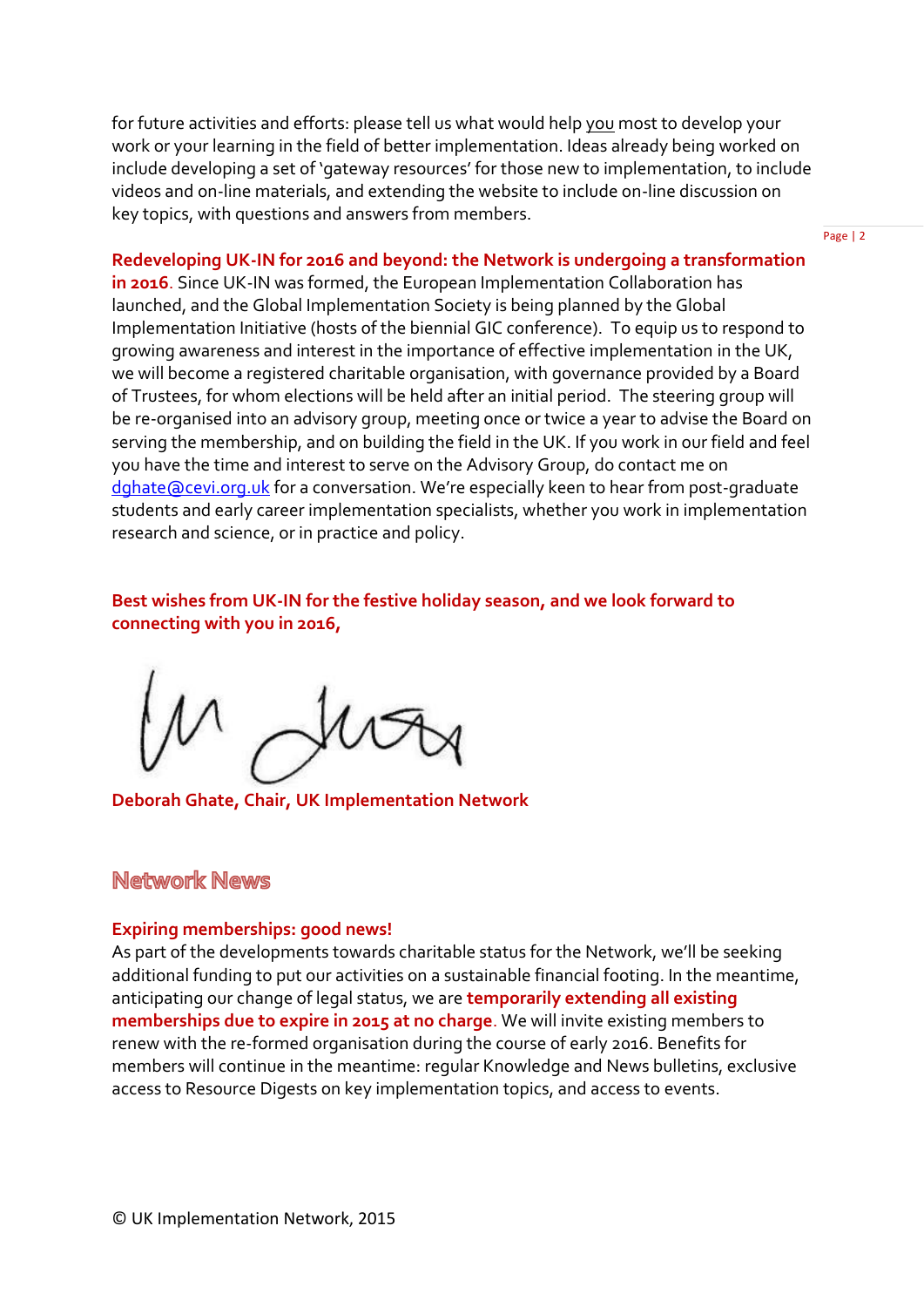#### **Redeveloping our website**

With a small amount of funding from the Colebrooke Centre, the UK-IN website is currently being re-designed to take us into the future. We are planning a revamped resources section, an easier to navigate structure and more interactive and regularly updated content. We welcome all offers of help and advice, or any observations from members. Please contact our administrator if you'd like to be part of this project: admin@uk-in.org.uk

Page | 3

#### **News from the Knowledge Resources sub-group**

The Knowledge Resources sub-group is developing plans for a set of introductory resources which will set out the 'business case' for more focus on implementation, highlight what it can help us to achieve, and provide a straightforward introduction to some of the key concepts and their application and relevance. They've also just completed the fourth **Implementation Resource Digest**: **Sustaining and Scaling Implementation** which is now **available on the website**. Our thanks to **Jane Lewis at the Colebrooke Centre (lead), Ann Lendrum at the University of Manchester and Sarah Blower at the University of York** for all their hard work this last year to produce these invaluable Resource Digests. The KR group will also be leading a short online membership survey to get your views on the UK-IN knowledge resources and other ways in which the Network can best meet your needs in the future.

#### **News from the Activities sub-group**

Are you involved in an implementation project, whether research, policy, or practicebased? Would you like to discuss or share your experiences with other UK-IN members? Or do you know of someone working in the UK in this field whose work you'd like to know more about? The Activities sub group is seeking volunteers to suggest and /or lead seminars or webinars, with support around planning and administration provided by UK-IN, and flexible locations for physical events. Please contact Annette Boaz A.Boaz@squl.kingston.ac.uk or Deborah Ghate if you have an idea. We very much need input from members!

# News from Members

#### **Kings College London – MSc in Implementation and Improvement Science**

As we've highlighted before, KCL is recruiting the first cohort of students for its new MSc in Implementation and Improvement Science, with a January 2016 start. The course will equip students with the knowledge and skills to design and deliver effective healthcare services and interventions in order to improve care quality, service user outcomes and population health. The programme has been created jointly by researchers at King's College London and Kingston and St George's, University of London, working together under the auspices of the National Institute for Health Research (NIHR) Collaboration for Leadership in Applied Health Research and Care South London (CLAHRC South London). Teaching will be delivered by world-renowned speakers and will comprise a mixture of lectures, interactive sessions, workshops and self-directed learning as well as a 2 day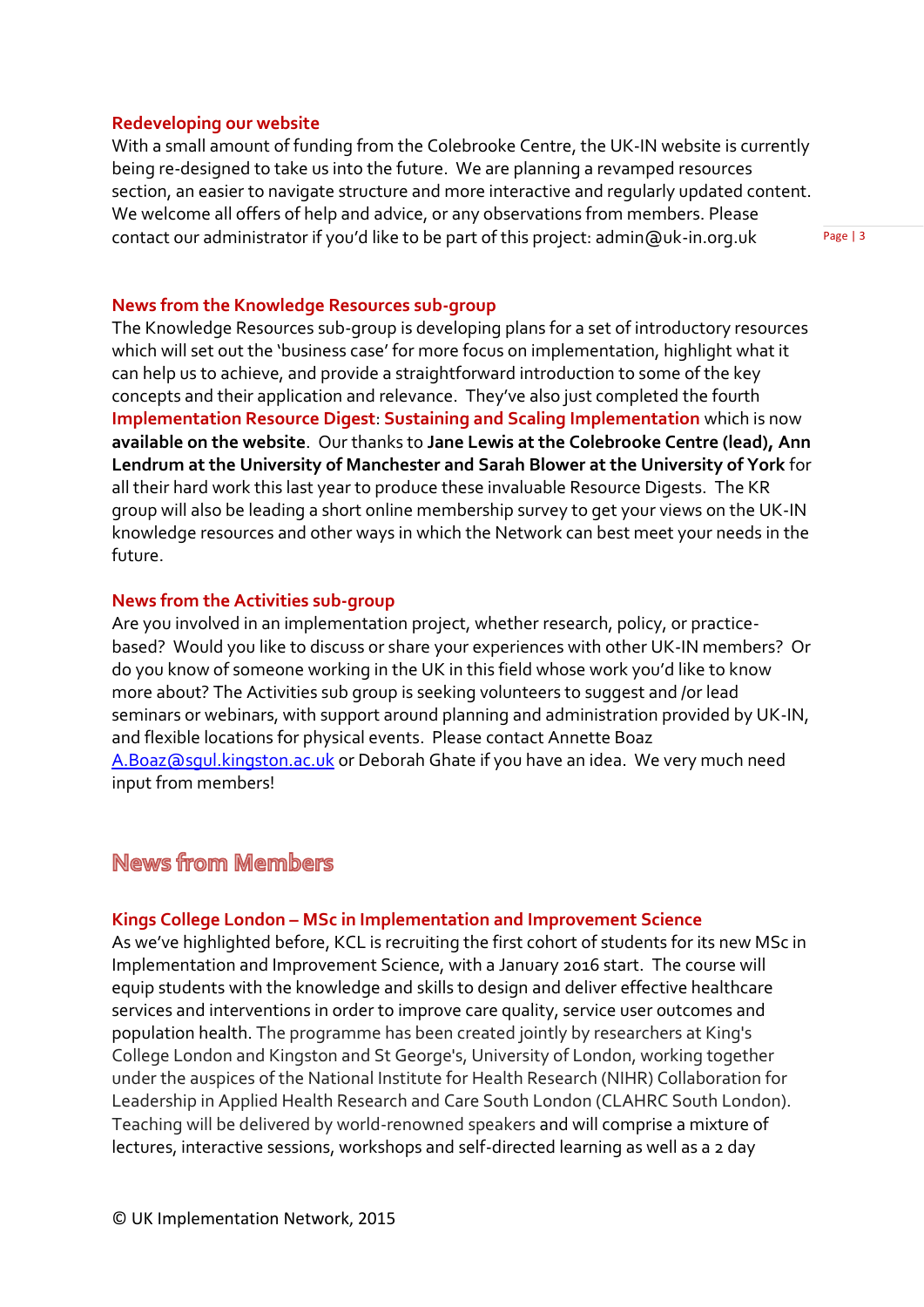'Masterclass' in Implementation Science, led by world experts. For more information click [here](http://www.kcl.ac.uk/prospectus/graduate/implementation-and-improvement-science) or for enquires please contact [rachel.davis@kcl.ac.uk.](mailto:rachel.davis@kcl.ac.uk)

### **European Implementation Collaborative - Update from Tom Jefford (UK-IN steering group and EIC board)**

The EIC board met in Hamburg at the end of September to review the setting up of the Collaboration and to discuss plans for membership and fundraising. In order to match some grant funding from Atlantic Philanthropies in Ireland, the EIC is seeking to raise funding from each of the nations currently signed up. A tender is being let for the delivery of consultancy in support of the development of the network via European funding and a decision on the successful organisation is imminent. There is certainly money in the EU, but accessing the right programme and building the application to make this a reality is hard work. There is a mood of optimism regarding the potential for pan-European collaboration and the sharing of expertise although no-one underestimates the rather daunting task of co-ordinating this. Google analytics demonstrates a high hit rate for Americans on the EIC web site which is an interesting dynamic to think about when we wish to establish a 'European voice' (whilst of course being ready to learn from and to share with our colleagues across the Atlantic).

#### **Realising Ambition: Programme Insight - Replication**

Realising Ambition is a £25m Big Lottery Fund programme exploring what works to prevent youth offending. It recently launched the first of its series of 12 Programme Insights, which are short online briefings sharing key findings from the programme. The first, which you can acces[s here,](http://www.catch-22.org.uk/wp-content/uploads/2015/06/Realising-Ambition-Programme-Insight-The-Secret-Life-of-Innovation.pdf) shares learning about replication, a key theme in implementation and improvement looking at the stages involved and key ingredients of successful replication.

#### **Better Start Bradford**

The Big Lottery Better Start Bradford project is undertaking the design, implementation and evaluation of 22 interventions aimed at helping parents in Bradford to give children the best start in life. As UK-IN previously tweeted, they have been recruiting a 5 year Senior Research Fellowship at the Bradford Institute for Health Research focusing on fidelity and implementation and a Research Fellow in the Department of Health Sciences at University of York exploring implementation and effectiveness.

# Conferences, learning events, upcoming webinars

#### **Upcoming international conferences:**

**STOP PRESS: the next Global Implementation Conference (GIC2017) - the unmissable** conference for the implementation science and practice community -in is in the process of being confirmed for **June 2017 in Toronto, Canada.** Plan now to attend, and we will bring you more information as soon as it is available.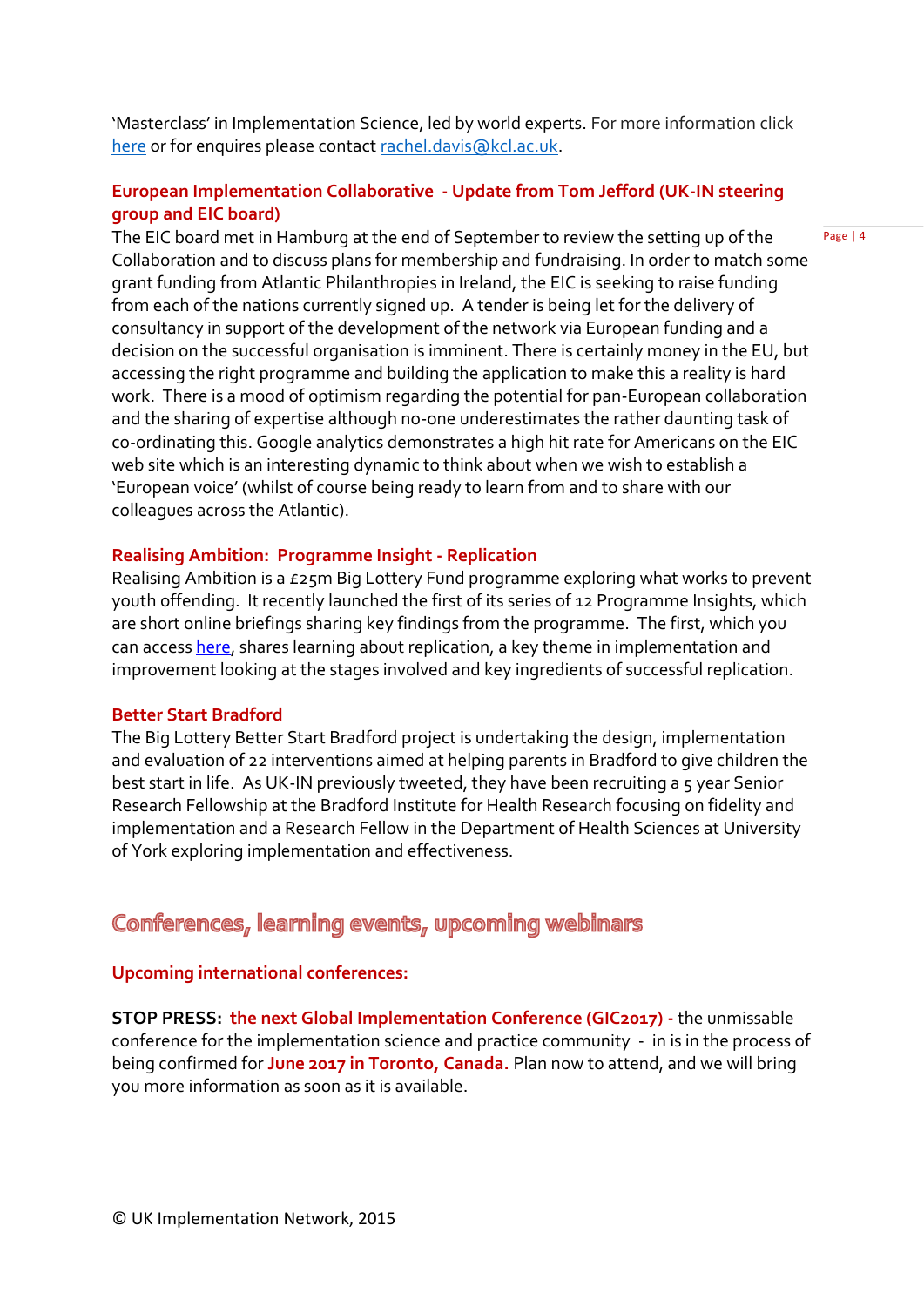**8 th annual conference on the science of dissemination and implementation, Washington DC, December 2015** More information available [here](http://www.academyhealth.org/Events/events.cfm?ItemNumber=13518)

Focusing on *Driving Effective Implementation*. Call for abstracts and more information <u>heres algests</u> **3 rd biennial Australasian implementation conference, Melbourne, October 2016**

## New online implementation resources

#### **Archived webinar: Use of theory in implementation research: the PARiHS Framework**

Alison Kitson and Gillian Harvey introduce the PARiHS Framework (see UK-IN Implementation Resources Digest #1 on Core Implementation Frameworks available to UK-IN member[s here\)](http://www.uk-in.org.uk/members/digest.html). They describe its evolution into the current enhanced model, the underlying components, and how it has been used in a number of projects. You can access the webinar [here](https://researchtoreality.cancer.gov/node/1732) (scroll down the page to the first comment) – it's a great introduction to the thinking and practical application of a key (and UK-developed) implementation framework.

#### **Archived Webinar: Getting into the improvement habit (November 2015)**

Hosted by The Health Foundation, this webinar will drew on new thinking about the habits of effective improvers and explored what is needed to embed quality improvement. Chaired by Nick Barber (Director of Research at The Health Foundation) in discussion with Professor Bill Lucas, Director of the Centre for Real-World Learning at the University of Winchester, and Emma Vaux from the Royal Berkshire NHS Foundation Trust. To view the related publication *The habits of effective improvers*, clic[k here.](http://www.health.org.uk/sites/default/files/TheHabitsOfAnImprover.pdf)

#### **Archived webinar: Hybrid designs: combining clinical effectiveness and implementation research**

Geoffrey Curran presents the reasoning behind and design elements of three types of 'hybrid designs' which combine the study of clinical effectiveness and implementation in different ways. He provides examples of each and discusses the challenges associated with these types of studies. Very helpful viewing for anyone wrestling with designs that focus on both intervention outcomes and implementation strategies. View the webinar [here,](https://researchtoreality.cancer.gov/node/1764) and t[here](https://cyberseminar.cancercontrolplanet.org/implementationscience/default.aspx)'s also a link to useful background resources here

#### **A new Implementation Science app!**

An exciting development for all avid readers of the open-access journal *Implementation Science*, a key source of research on implementation theory and practice. The app gives you immediate access to articles and makes sharing them very easy. Available for iOS and Android. Install a[t https://play.google.com/store/apps/details?id=com.springer.ImpSci](https://play.google.com/store/apps/details?id=com.springer.ImpSci)

**Nordic Implementation** is an interest group promoting knowledge exchange in the field of implementation research and working towards a continuation of the research-oriented Nordic Conference on Implementation of Evidence-Based Practice. Interest group

© UK Implementation Network, 2015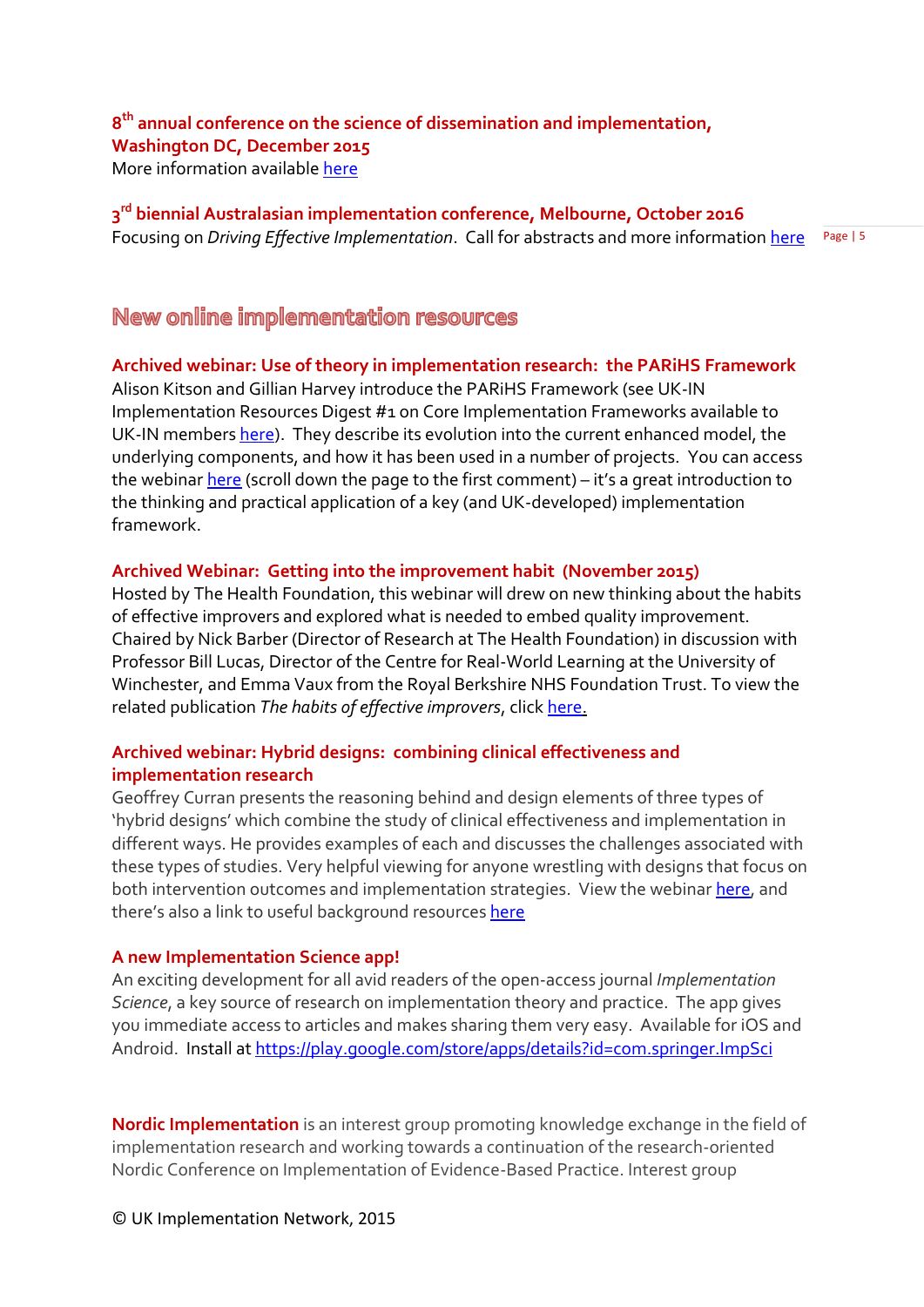members may disseminate information on their activities via the newly launched website. **<http://www.imh.liu.se/implementering-och-larande/nordic-implementation?l=en>**

# New writing on implementation

### **Getting from individual programmes to whole system improvement: how an implementation lens can help**

How do we move from effective but isolated programmes to improving whole systems? This new open access article from UK-IN's Chair, Deborah Ghate tackles the continuing problem of lack of transfer of knowledge on effective implementation into the 'usual care' settings that serve the majority of people. She argues that whilst much important learning has been generated by the focus on evidence-based programmes and on experimental research methods, we need to avoid the 'rigour mortis' that can come from an overpreoccupation with fidelity, and move beyond a limited focus on a few key programmes in order to create whole-system improvement. She highlights several key and distinctive features of an implementation science and practice lens that can help accelerate our progress towards better services more generally. These include: paying attention to the 'invisible infrastructure' that determines effectiveness of services in the real world; using co-constructed methods for design and quality improvement; providing active implementation supports; understanding the implementation process as a series of nonlinear stages; identifying and measuring implementation outcomes (changes for practitioners, organisations and systems) as a pre-requisite for achieving outcomes for service users; and using frameworks such as 'implementation drivers' to analyse challenges and track progress in practice.

#### Access the articl[e here.](http://www.tandfonline.com/doi/full/10.1080/15374416.2015.1077449)

Ghate D. (2015) 'From Programs to Systems: deploying implementation science and practice for sustained real world effectiveness in services for children and families' *Journal of Clinical Child and Adolescent Psychology November 2015* [http://www.tandfonline.com/doi/full/10.1080/15374416.2015.1077449.](http://www.tandfonline.com/doi/full/10.1080/15374416.2015.1077449)

#### **Implementing health promotion programmes in UK schools: a realist review**

This paper uses 'realist' review approaches (linking outcomes to activities and underlying theoretical assumptions) to understand effective implementation of school-based health promotion programmes. The authors developed a set of programme theories based on international evidence about what enables and inhibits implementation of school-based health promotion programmes, and tested them against UK evaluations. The four core theories focus on: preparing for implementation; introducing a programme; embedding it in routine practice; and fidelity and adaptation. They set out the key elements of each, the mechanisms by which they lead to change and the contexts that enable and constrain this (finding more evidence for the first two theories or stages than for fidelity and adaptation). It's an interesting approach that goes beyond discussion of the principles of implementation practice, drilling down into how they connect with school contexts.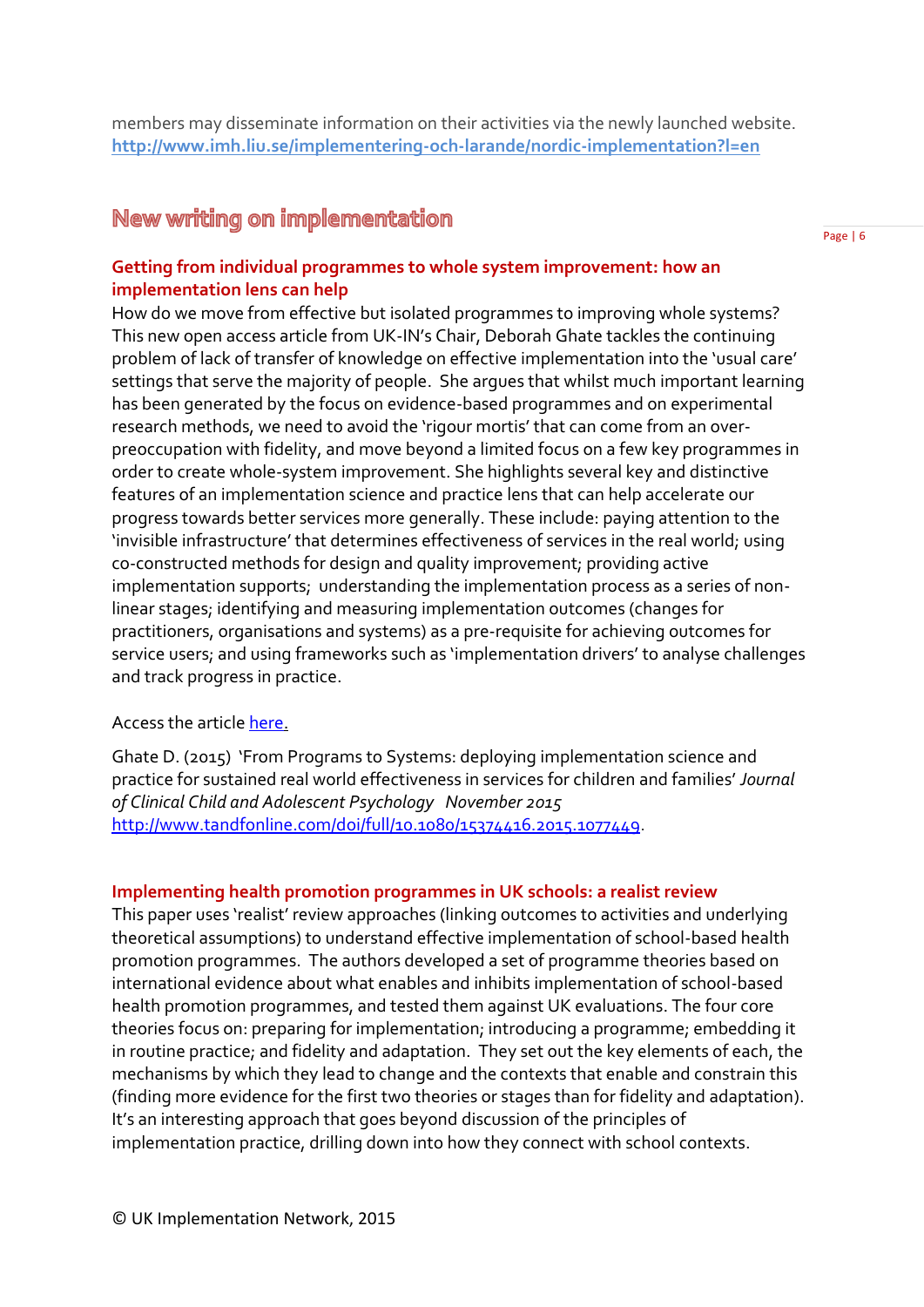#### Access the article [here](http://www.implementationscience.com/content/10/1/149)

Pearson M, Chilton R, Wyatt K, Abraham C, Ford T, Woods H and Anderson R (2015) 'Implementation health promotion programmes in schools: a realist systematic review of research and experience in the United Kingdom' *Implementation Science 10: 149* 

#### **The Potential of Co-Creation in Implementation Science**

Anyone who attended Allison Metz's seminar for UK-IN on co-creation – and anyone who missed it! - will find this a good read. This short briefing note makes the case for cocreation in shaping the environment for effective implementation. Alison looks at the theoretical models underpinning co-creation and talks about co-creative capacity as developing the infrastructure and conditions needed for sustainable improvement. She describes some of the work involved, including reconfiguring the problem space, joint design work through iteration and learning, zooming in and out between service user and whole system perspectives, and the need to resolve the 'role ambiguity' than can block stakeholders from acting.

#### Download the briefing [here](http://nirn.fpg.unc.edu/resources/implementation-brief-co-creation)

Metz A (2015) *Implementation Brief: The Potential of Co-Creation in Implementation Science*  National Implementation Research Network

#### **The trouble with checklists**

The use of checklists in health care has been championed by many, including Atul Gawande (author of the best-selling *The Checklist Manifesto*) but the successes of initial trials have proved elusive in subsequent replication. This short and very readable article looks at the shortcomings of checklists, drawing on implementation scientists in the UK and US who highlight the importance of factors such as engaged leadership, local adaptation and user buy-in in implementation strategies. It's a great resource to leave on the desks of colleagues locked into 'just tell them to do it' thinking!

#### Download i[t here](http://www.nature.com/news/hospital-checklists-are-meant-to-save-lives-so-why-do-they-often-fail-1.18057)

Anthes E. (2015) 'The trouble with checklists' *Nature vol 523 516-518*

#### **Systematic review of instruments measuring implementation outcomes**

This review, part of the work of the SIRC (Society for Implementation Research Collaboration) Instrument Review Project, identified and assessed instruments developed to measure implementation outcomes, focusing on mental and behavioural health. It identified instruments which address implementation outcomes as categorised in Proctor and colleagues' 2011 article: acceptability, adoption, appropriateness, cost, feasibility, fidelity, penetration and sustainability, and then assessed instruments for psychometric properties and usability. They found 104 instruments, with acceptability and adoption most fully covered. However, there were major shortcomings in information about psychometric properties: half the instruments were missing information for four or more of the six rating criteria used. The clear message is that we need to get more scientific in the study of implementation to make it useful to practice as well as to establish it as a science: 'Until psychometric strength is established, the field will struggle to identify which implementation strategies work best, for which organizations, and under what conditions'.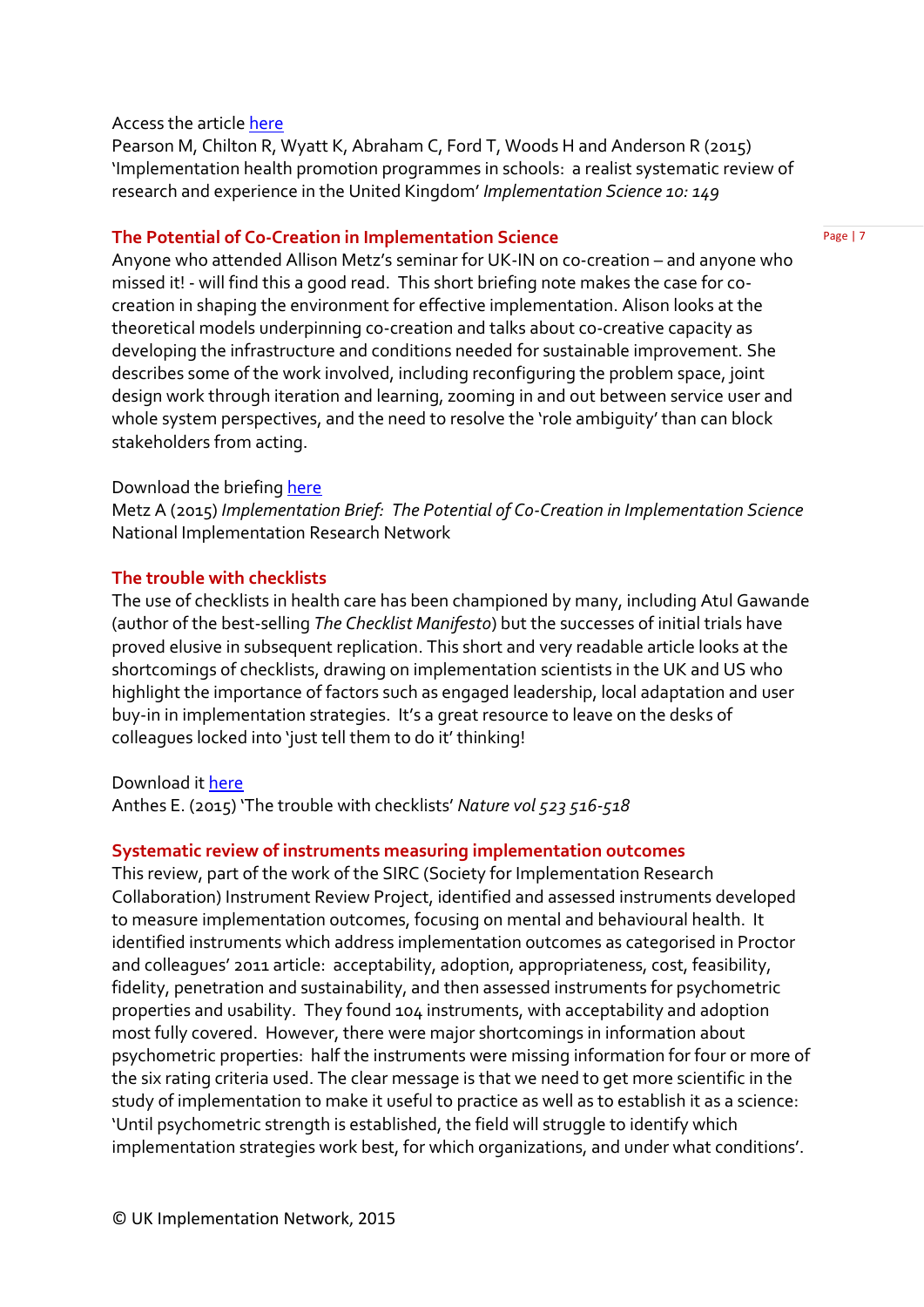#### Download the articl[e here](http://www.implementationscience.com/content/10/1/155)

Lewis C, Fischer S, Weiner B, Stanick C, Kim M and Martinez R (2015) 'Outcomes for implementation science: an enhanced systematic review of instruments using evidencebased rating criteria' *Implementation Science 10: 155*

#### **Models and success factors for scaling up public health interventions**

This review synthesises evidence on scaling up public health interventions into populationwide policy and practice. It identifies eight frameworks, most of which focus particularly on scale up in low and middle income countries contexts. The paper provides a very useful summary of the key components of each and draws out the factors implicated in success, particularly highlighting the importance of a clear scale-up strategy, monitoring and evaluation systems, costing and economic modelling, participatory approaches and active engagement of stakeholders and the community, tailoring scale-up approaches to context, developing the infrastructure to support implementation, and leadership. Overall it emphasises the need for simple interventions and complex scale up strategies.

#### Download the articl[e here](http://www.implementationscience.com/content/10/1/113)

Milat A, Bauman A and Redman S (2015) 'Narrative review of models and success factors for scaling up public health interventions' *Implementation Science 10: 113*

#### **Promoting professional behaviour change in healthcare: what interventions work, and why?**

This is an overview of systematic reviews on professional behaviour change examined through the lens of Normalisation Process Theory - see UK-IN Implementation Resources Digest #1 on Core Implementation Framework[s here.](http://www.uk-in.org.uk/members/digest.html) The authors make the point that professional behaviour change initiatives are generally complex interventions delivered in complex systems, and highlight the importance of strategies that restructure practice norms and peer group norms with a focus on collective rather than individual action. They contend that "behaviour change follows changes in structure and action rather than it being the product of changes in beliefs and intentions".

#### Download the article [here](http://bmjopen.bmj.com/content/5/9/e008592.full.pdf+html)

Johnson M and May C (2015) 'Promoting professional behaviour change in healthcare: what interventions work, and why? A theory-led overview of systematic reviews' *BMJ Open 2015:5: e008592.doi:10.1136/bmjopen-2015-008592*

#### **Special edition on implementation of school-based social-emotional learning interventions**

*Prevention Science* has a special issue on readiness to implement social-emotional learning interventions. The editorial provides a good overview of the phases involved in establishing an evidence based intervention and the concept of implementation readiness. An excellent commentary by Joseph Durlak explains why *'*Studying Program Implementation is Not Easy but It Is Essential'. There are papers on factors at intervention, teacher, school and system levels that impact on implementation.

Access abstracts and articles [here](http://link.springer.com/journal/11121/16/8/page/1) *Prevention Science vol 16 issue 8 November 2015*

© UK Implementation Network, 2015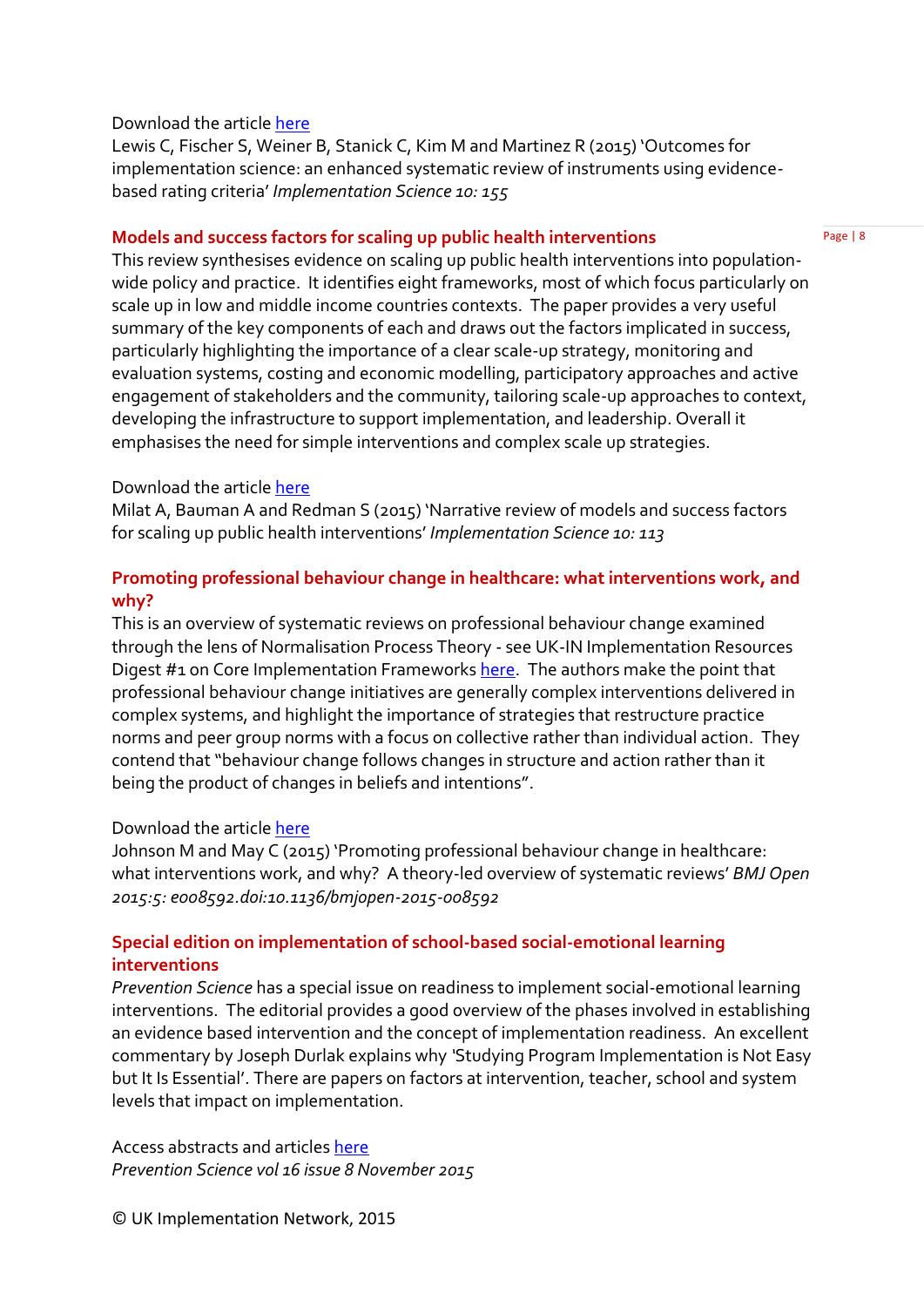#### **Implementation and ecological theory**

and resources for programme sustainability. Using the example of child mental health, they Page I 9 The case made by this paper is that dissemination and implementation science needs to expand from a focus on social networks and organisational contexts to a wider ecologically driven perspective. An ecological approach to dissemination and implementation would focus on enhancing settings and using natural supports within them to build local capacity advocate for an approach involving embedding services within settings that are of high importance to children's development, identifying the core goals of the setting and their alignment with mental health benefits, identifying opinion leaders to design and promote strategies that support those goals, and identifying the resources available to implement and sustain the service model. They contrast this with a narrower approach concerned with 'how to bring *this program to that setting*'. The paper perhaps reflects a particular North American programme culture, but it is a thoughtful challenge to approaches that can lead to evidence-based programmes which are isolated boutique services not sustained within the wider service and social ecology.

#### Access the abstract and paper [here](http://www.tandfonline.com/doi/abs/10.1080/15374416.2015.1050724)

Atkins M, Rusch D, Mehta T and Lakind D (2015) 'Future Directions for Dissemination and Implementation Science: Aligning Ecological theory and Public Health to Close the Research to Practice Gap' *Journal of Clinical Child and Adolescent Psychology doi:10.1080/15374416.2015.1050724*



*Implementation Knowledge and News is produced for members of the UK Implementation Network.* This regular bulletin keeps UK-IN members updated on new resources and planned and recent activity relating to implementation, and is a forum for sharing implementation-related news within the Network. Please contribute! We welcome all material and news providing the relevance to implementation or improvement practice, policy or research is made clear.

*To suggest items for inclusion in the next edition, or for comments and feedback, please email the UK-IN administrator, at admi[n@UK-IN.org.uk.](mailto:knowledge@UK-IN.org.uk)* Next edition due out Spring 2016 – **please send items before March 24th 2016 for inclusion.**